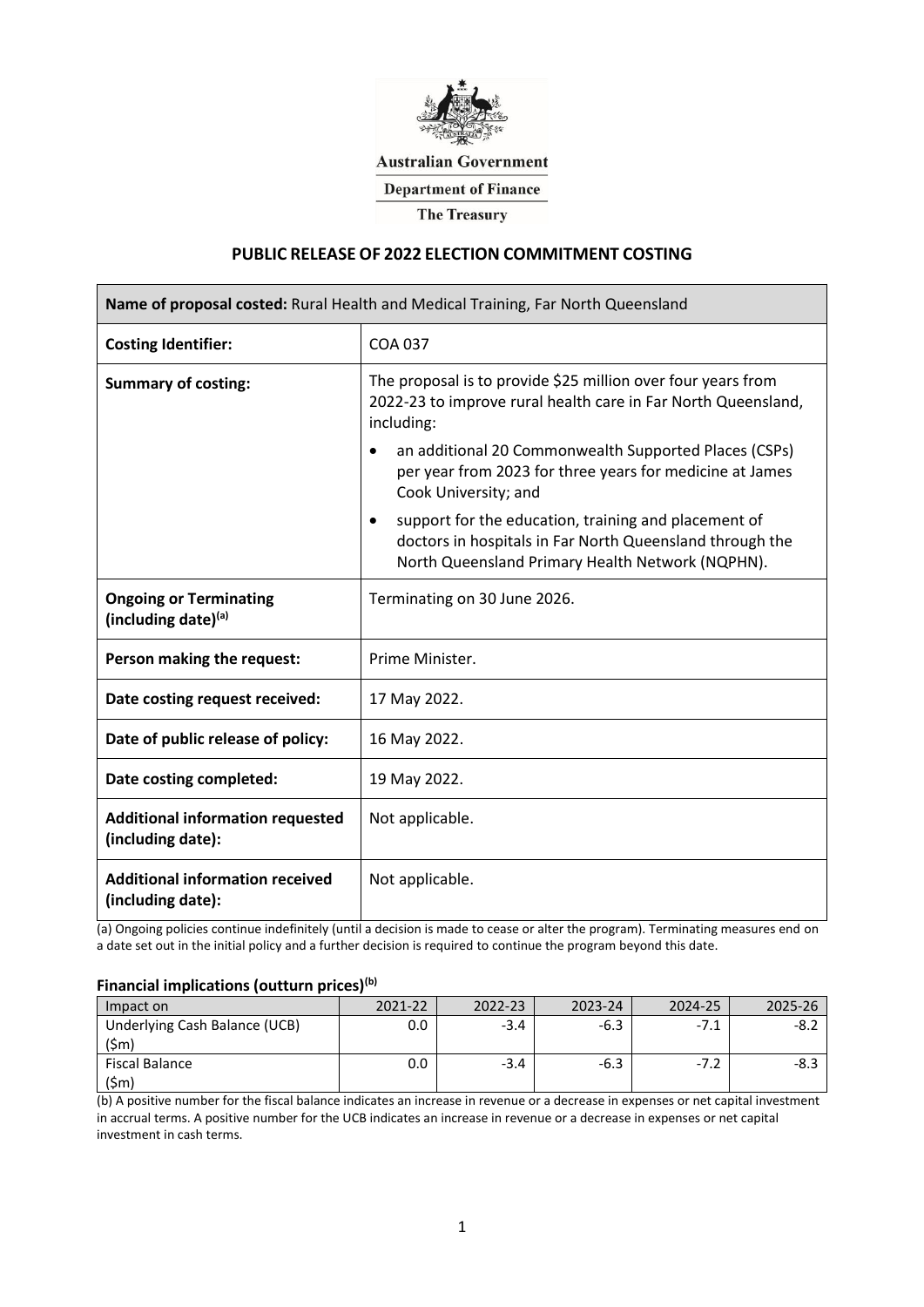## **Where relevant, state that the proposal has been costed as a defined or specified amount.**

The proposal has been costed as a specified amount.

### **Where relevant, include separate identification of revenue and expense components.**

The proposal would result in an increase in loans under the Higher Education Loan Program (HELP). Students repay their loans over time once their income reaches a minimum threshold.

| วact on          |    |                     |        |
|------------------|----|---------------------|--------|
| EXPERSE<br>ווועו | -3 | -<br>$\cdot$ $\sim$ | -2     |
| [Sm]<br>venue    |    |                     | ------ |

### **Where appropriate, include a range for the costing or sensitivity analysis.**

Not applicable.

**Qualifications to the costing (including reasons for the costing not being comprehensive).**

Not applicable.

### **Where relevant, explain effects of departmental expenses.**

As specified in the costing request, the Department of Health and the Department of Education, Skills and Employment would absorb the associated departmental costs.

### **Where relevant, explain the reason for any significant differences between the assumptions specified in a party costing request and those used in a Treasury or Finance costing.**

Not applicable.

**Other comments** *(including reasons for significant differences between the estimated impact on the fiscal and underlying cash balances).*

### **Where relevant, include an explanation of the medium-term implications of the proposal.(c)**

The final cohort of additional CSPs commence in 2025. Assuming a five-year degree length and no attrition, expenses continue for those places until 2029. Additionally, there are ongoing estimated revenue impacts as a result of repayments of HELP loans. The proposal is expected to have a negative impact on UCB of \$1.9 million in 2026-27, \$1.6 million in 2027-28, \$1.0 million in 2028-29 and \$0.3 million in 2029-30.

(c) Information on the medium term implications will be provided if the cost of the policy is expected to be significantly different beyond the forward estimates period. The medium term is considered to be the 7 years after the current forward estimates.

#### **Background information**

### **Costing methodology used:**

The costing is based on the costing methodology of the 2022-23 Budget measure, *Build on the Government's Investment in Rural Medical Training* and assumes that after three years, the number of commencing CSPs would return to the current allocation.

Costs for the CSPs were derived using the Commonwealth Grant Scheme and Higher Education Loan Program estimates models.